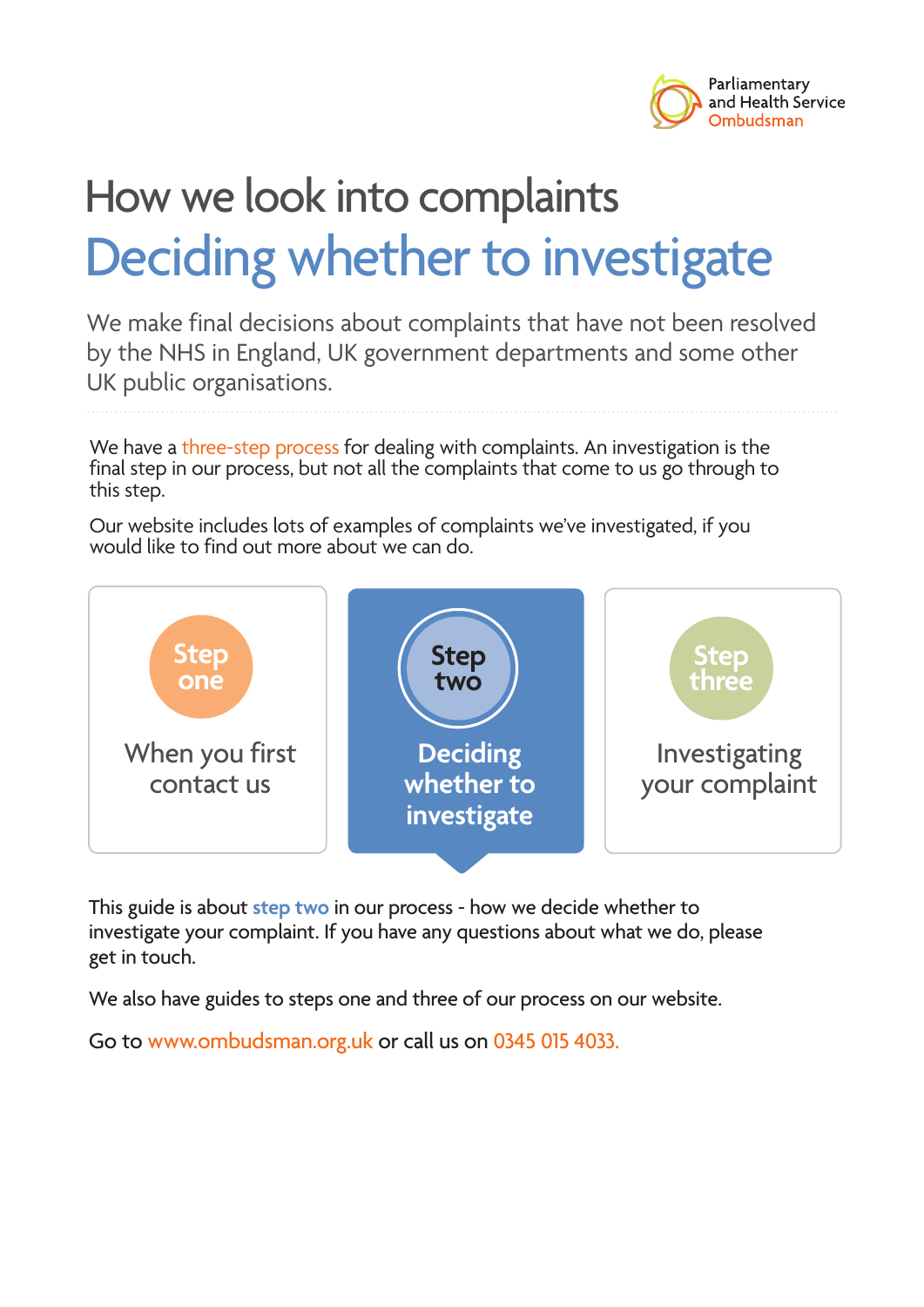## **What to expect: a quick guide to step two**

After our initial checks on your complaint, we take a closer look at it to decide if we should carry out an investigation.

This guide explains the different reasons why we can't always investigate the complaints that come to us. If we decide not to investigate your complaint, we will make sure we clearly explain why.

The person handling your complaint at this step in our process is one of our assessors and they will contact you to introduce themselves.

We will read all the information we have about your complaint. We make sure we understand in detail what has happened so far, what you remain unhappy about, how this has affected you (or other people), and what you want to happen as a result of complaining to us.

We will discuss your complaint in detail and will explain more about our role and the types of issues we can look at during an investigation. We do this to make sure you have a clear idea about what to expect from us.

We will also let you know if we need any more information from you (for example, any other documents you may have from when you complained to the organisation) and whether we need to speak to the organisation to get more details.

Occasionally, we may need to get some expert advice (for example, from a medical professional who has had nothing to do with your complaint) or carry out some research, to make sure we have a detailed understanding of the issues. If we need to do this, we will let you know what we are doing and how long that will take.

Our job is to look at all of the facts and to be unbiased and fair to both you and the organisation.

When we have a full understanding of your complaint, we will then look carefully at **five key questions.** 

#### **We look at:**

- Who brought the complaint whether you have suffered personally or been affected in some other way because of what happened, or whether you are making the complaint for someone else. **1.**
- Timings when you first became aware **2.** of the problem.

Whether legal action is open to you. **3.**

Whether there is another organisation that is better placed to deal with your complaint. **4.**

What led you to complain: what did the **5.** organisation do wrong, what happened because of this, and what has been done to respond to your concerns.

By the end of step two in our process, you will know:

- whether or not we are going to investigate your complaint, and how we reached this decision
- what will happen next if we are going to investigate your complaint
- what other options you might have if we are not investigating your complaint

### **How long will this take?**

We will usually complete step two, and give you our decision about whether we will investigate your complaint, within **20 working days** of receiving it through our website, or by email or letter.

The rest of this guide has more details about how we decide whether to investigate a complaint.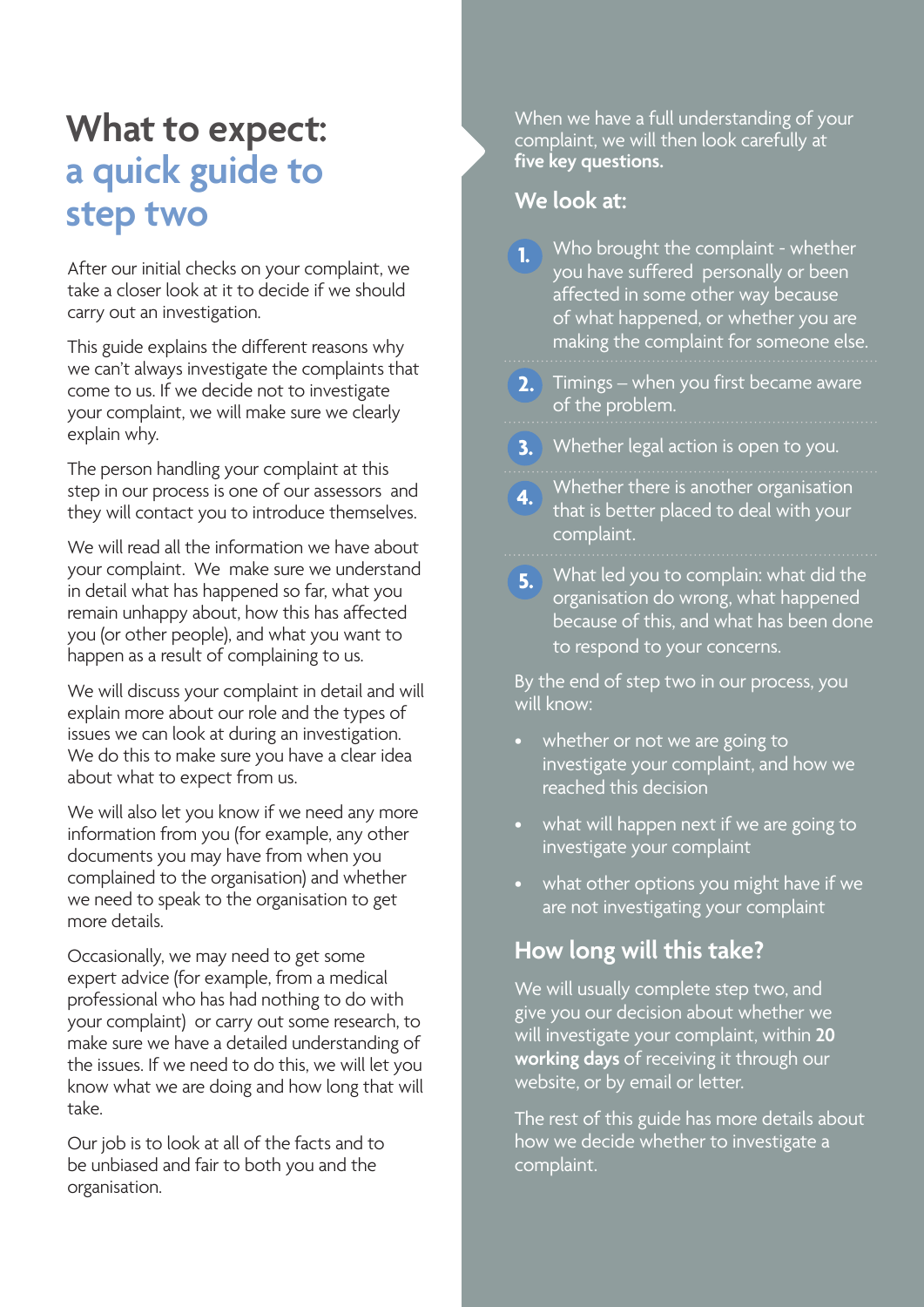## **Step two in detail**

#### We look at who brought the complaint to us **1.**

We have to make sure the right person is making the complaint. By law, the person who has been affected should make the complaint to us unless this is not possible. You can make a complaint for someone if they cannot do so themselves, for example, if they are a young child or do not have the ability to make a complaint). You can also make a complaint for someone who has died.

If it's your complaint, you may want to ask somebody else, like an advocate or representative, to support you. This is absolutely fine but we will need to check to make sure you are happy for them to make your complaint for you.

If you are making a complaint for somebody else, we will discuss this with you to make sure they have given you permission to do this.

### **2.** We look at when the problem happened

There are time limits for making your complaint to us. The law says you need to make your complaint within a year of becoming aware of the problem.



If your complaint is **not about the NHS** and is about a UK government department or another UK public organisation, you need to make your complaint to an MP within a year. This is because by law, these complaints need to come to us through an MP.

Normally, if we receive a complaint outside these time limits, we cannot investigate it. However, the law does give some flexibility on this and in some circumstances we may still be able to investigate.

 If you were not able to complain to us in time, we will talk to you about what happened, so we can understand why you did not complain sooner. We will look at how much time has passed, and whether that means it is still possible for us to carry out an investigation.

We will discuss this with you to make sure we take everything into account. If we think that we cannot investigate because of these time limits, we will clearly explain our decision and how we reached it.

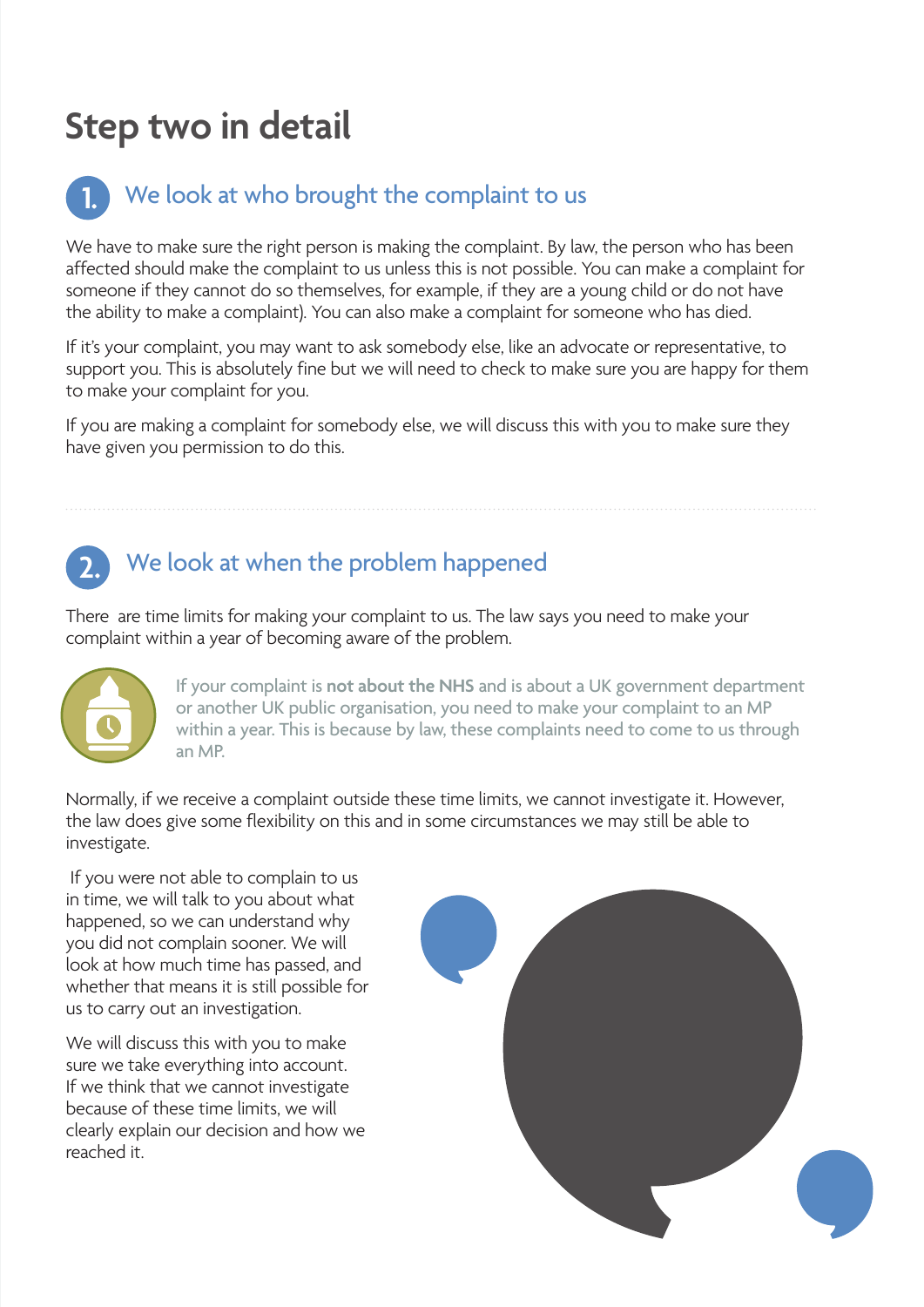#### We look at whether legal action is open to you **3.**

We need to look at whether you could get an answer to your complaint by taking legal action - like going to court or a tribunal about the problem. The law says we cannot investigate a complaint if you have (or had) the option to do this. However, the law also says we can be flexible, and so we will look at what the right option should be to get an answer to your complaint.

There are also some things that can only be done by taking legal action, like appealing a cut to benefits.

If we can see that there is (or was) a possible legal route to answer your complaint, we will talk to you about that. We will make sure we understand your concerns and what you want to happen as a result of your complaint. We will also take into account factors such as how much it might cost you to take legal action, and how long it might take.

If it looks to us like legal action would fully answer your concerns, or be able to give you all the outcomes you are looking for, we may decide this is a better option for you.

#### We look at whether there is another organisation that is better placed to deal with your complaint **4.**

Some complaints can be looked at by us, and also by other organisations. This includes organisations like the General Medical Council, General Dental Council, the Care Quality Commission and the Independent Police Complaints Commission.

If we see that another organisation could also look at your complaint, we look at whether that organisation is better suited to giving you an answer to your complaint and whether it can provide the outcomes you are looking for. We do this to make sure that we can offer you the best possible route to resolving your complaint.

If we think this might apply to your complaint, we will talk to you about that. We will clearly explain what the other organisation does, how it works, and how we think it may be able to offer you a more appropriate route to get an answer to your complaint.

We will also speak to the other organisation to get its views on whether it's better placed to look at your concerns.

Following our discussion with you and the other organisation, if we think it is better placed to look at your complaint, we will help you make your complaint to it.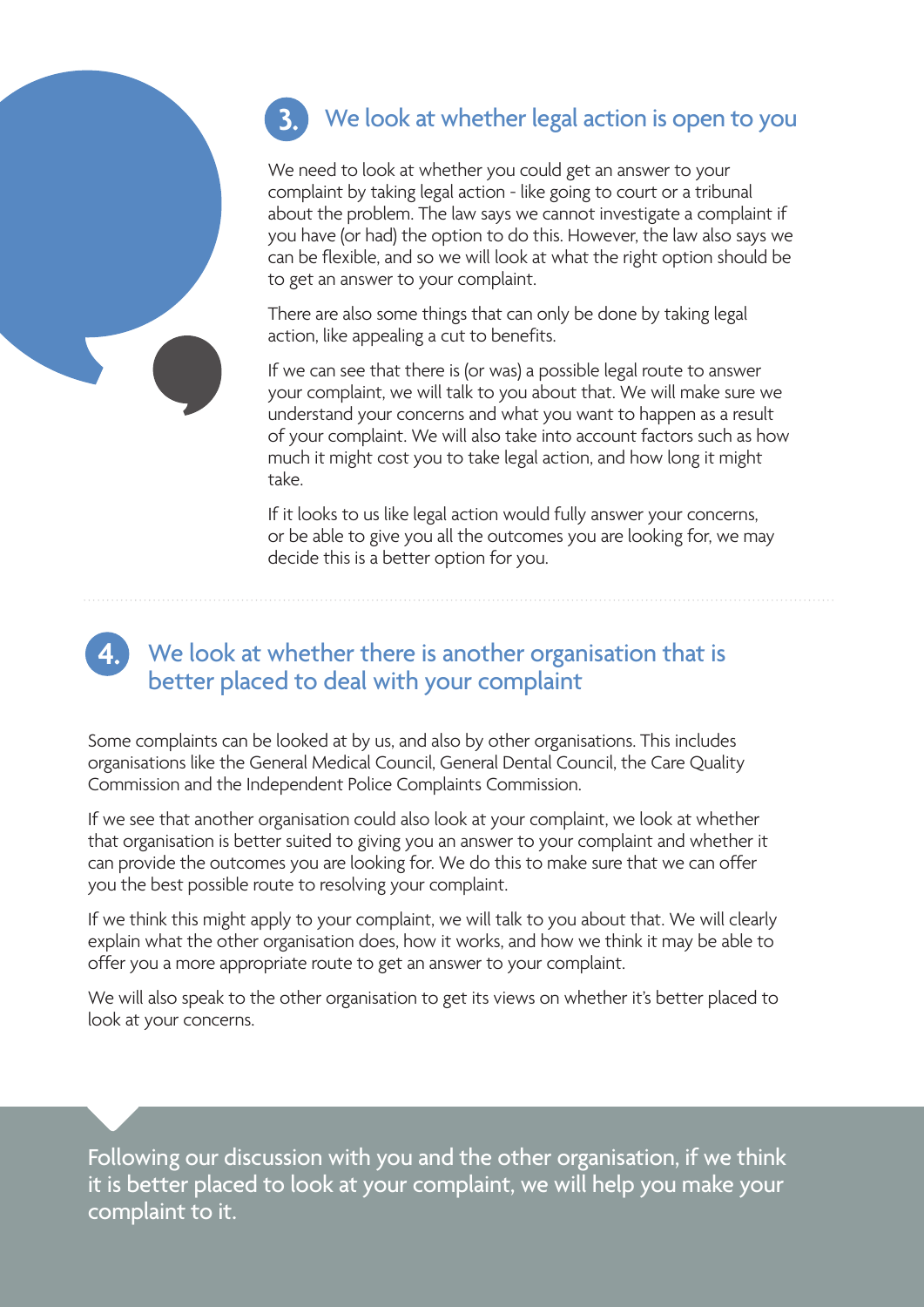## We look at what led you to complain. **5.**

There are three questions we look at here. To investigate your complaint, we have to be able to **answer 'yes'** to each of these:

#### Does it look to us like the organisation may have made mistakes or given a poor service?

We are not carrying out an investigation at this stage, so we only need to see some indication that there is something for us to look into.

If we cannot see any indication that the organisation made mistakes, acted unfairly or gave a poor service, we would not investigate and we will clearly explain why and how we reached that conclusion.

If it looks like the organisation may have made mistakes, acted unfairly, or given a poor service, we then look at what effect this has had.

**Yes**

#### Does it look to us like the mistakes or poor service have caused suffering or affected you or somebody else in some other way?

When we talk to you about your complaint, we will make sure we understand what happened and how you (or the person you are complaining for) have suffered or been affected.

#### If it we can't see signs that you, or the people involved, have suffered or been affected in some other way, we would not investigate and we will clearly explain why and how we have reached that conclusion.

If we can see signs that you, or the people involved, have suffered or been affected in some other way, we then look at what the organisation has done already to respond to your complaint.

#### **Yes**

#### Does it look to us like potentially there is more that needs to be done to address the issues?

We look at what the organisation has done already to reply to your complaint, what action it took (if any), and whether this has already put things right.

We will talk to you about this, to get your view about what the organisation has done to resolve your complaint and why you remain unhappy.

If we can see that what happened has had an impact , which the organisation has not yet fully addressed, then it's likely we will have good reason to investigate.

If we think that the organisation has already put matters right and has responded appropriately to the issues, we would not investigate and we will clearly explain why and how we reached that conclusion.

Sometimes when we are looking at what's happened, we might see that your complaint has actually not yet been all the way through the organisation's complaints process, or that there is clearly more that the organisation could do to respond to your complaint.

If this is the case, we will talk to both you and the organisation to see what more can be done. If necessary, we won't investigate until the organisation takes more action itself.

If you are not happy after that, you should come back to us and we will look again at the issues.